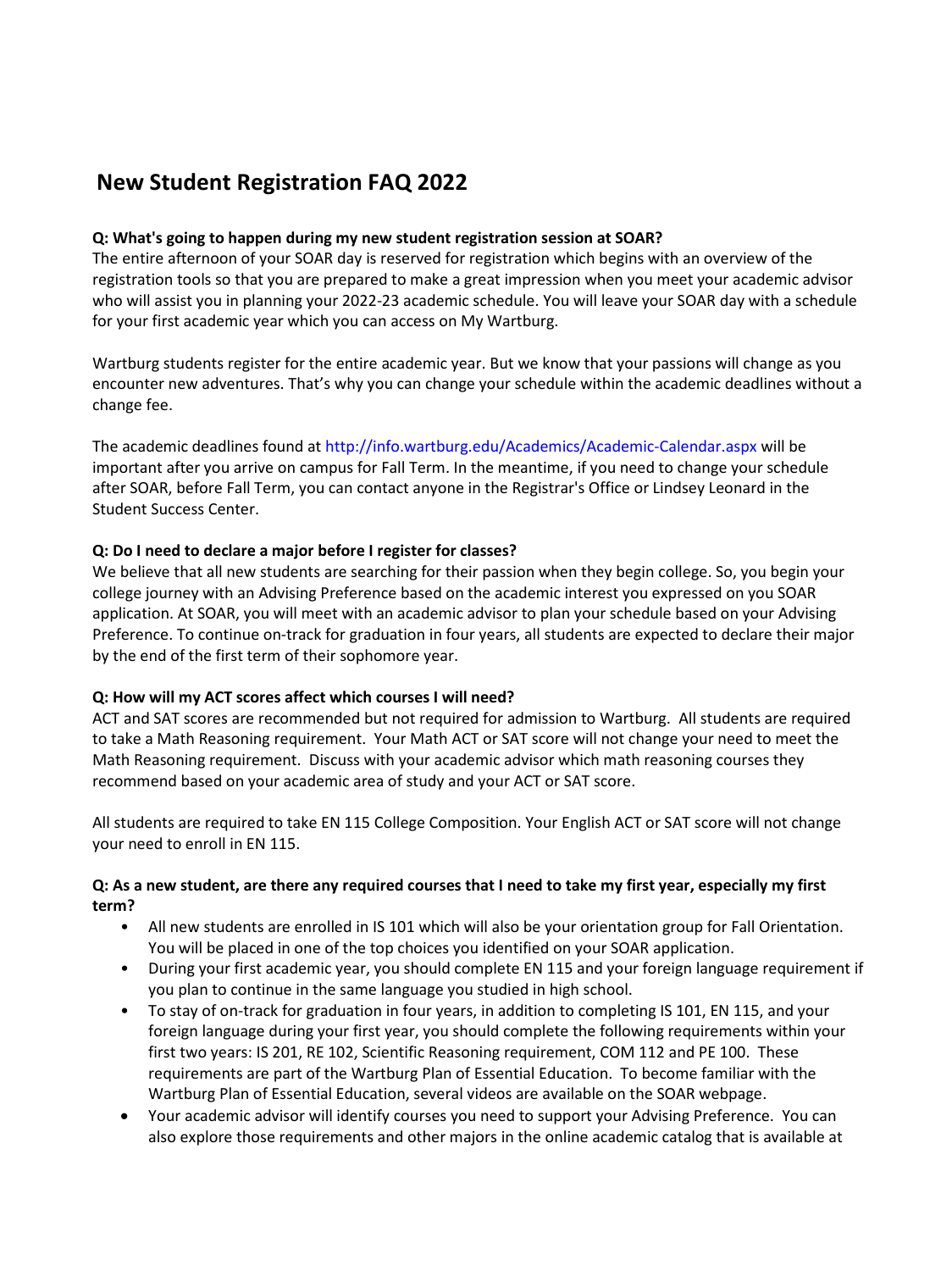[http://catalog.wartburg.edu/.](http://catalog.wartburg.edu/) Although you will be meeting requirements under the 2022-23 academic catalog, the current online catalog is for the 2021-22 academic year. The 2022-23 academic catalog will be available this summer.

### **Q: How is my foreign language placement determined?**

You were assigned a foreign language placement based on the number of years you studied a specific foreign language in high school. Students who did not study a foreign language in high school should enroll in the entrance level of any foreign language. All students are required to take one term of a foreign language at Wartburg. Your foreign language placement is identified on your Advising Worksheet which is available on My Wartburg. Your advisor can assist you in accessing and navigating your Advising Worksheet. Staff in the Registrar's Office can also assist you.

#### **The courses for foreign language placement levels are as follows**:

| French         |                |
|----------------|----------------|
| 0-2 years      | FR 104         |
| 2-3 years      | FR 106         |
| 3-4 years      | FR 204         |
| <b>German</b>  |                |
| 0-1 years      | <b>GER 104</b> |
| 1-2 years      | <b>GER 106</b> |
| 2-4 years      | <b>GER 204</b> |
| <b>Spanish</b> |                |
| 0-2 years      | SP 104         |
| 2-3 years      | SP 106         |
| 3-4 years      | SP 204         |

#### **Q: How many courses should I take each term at Wartburg?**

4+4+1=9. Let me explain that simple math equation. To complete your degree in four years, it is recommended that you enroll in  $4$  course credits each Fall Term and Winter Term and  $1$  course credit in May Term. Thus, 9 x 4 years = 36, the minimum number of credits needed to complete a Wartburg degree.

To be a fulltime student at Wartburg requires a minimum of 3 course credits in each Fall Term and Winter Term. As you may have noticed, the Wartburg course value is course credits, not semester hours. While most courses are equivalent to 1 course credit, courses are also available for .5 course credit or .25 course credit. In most instances, a .5 course credit will be offered during a first- or second- seven-week session. PE 100 and COM 112 are examples of courses offered during seven-week sessions for a .5 course credit each.

#### **Q: How will I know what courses are available?**

You can always view the courses for each term online through Coarse Search or Course Finder on My Wartburg. Before SOAR, we recommend that you create a list of classes that interest you, but don't actually plan a specific schedule. Your academic advisor will be your guide as you take your first steps on your academic journey.

#### **Q: How will I decide what courses to take?**

You will need a mixture of courses to fulfill requirements for 1) the essential education program, 2) your major, and 3) general electives. Some departments have determined a schedule of classes new students will need to